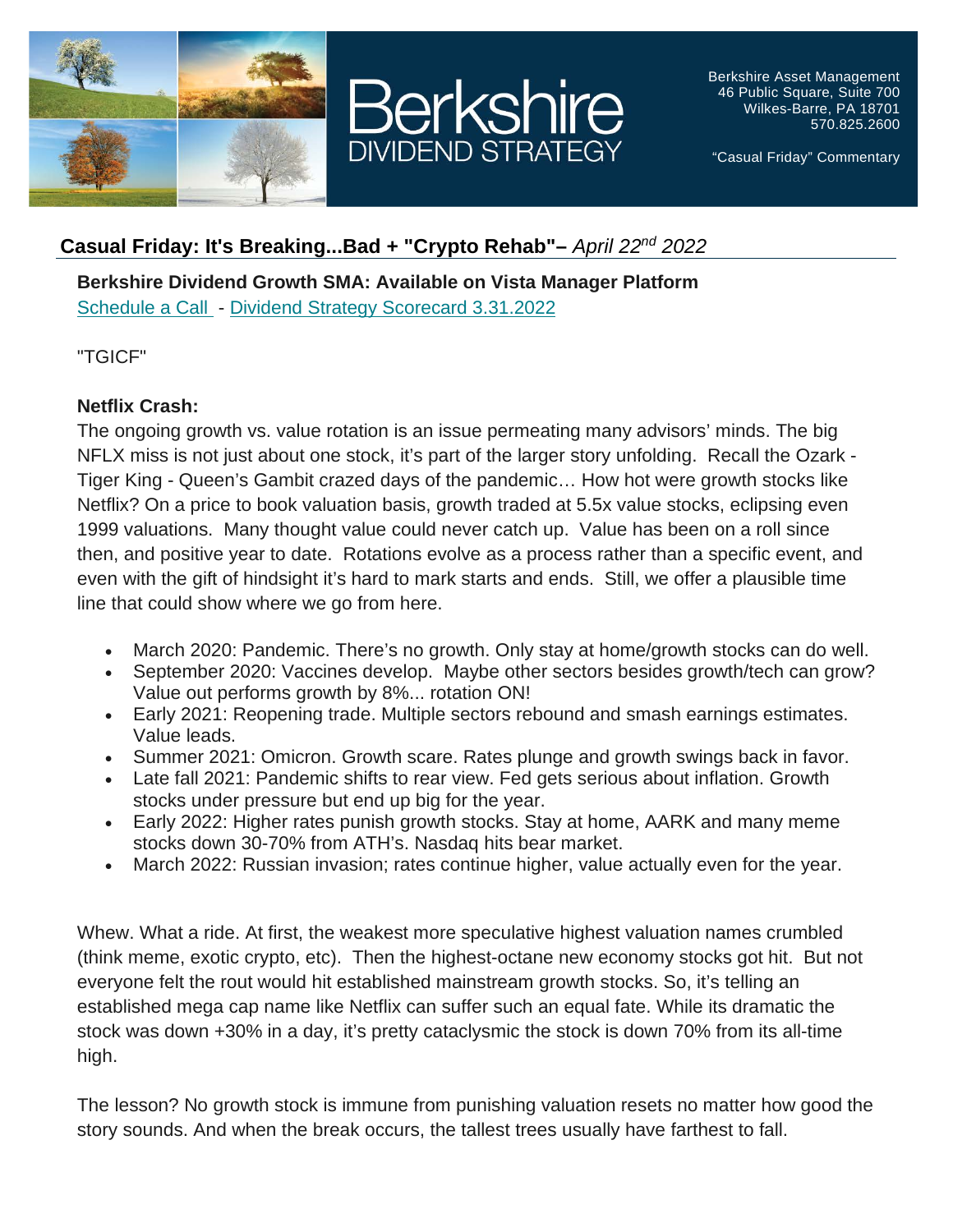Whereto from here? Growth *still* trades at 4.4x value on price to book. The economy is expanding which for the moment has value continuing its run. If the economy holds up, valuation and fundamentals say its only mid-innings for value/equity income. So yes, the growth sector appears to be breaking bad …so don't chill when it comes to valuation. (sorry we couldn't resist multiple Netflix metaphors)



### **Value of a Financial Advisor: True to Life**

Think back to what the financial world was like in 2010. The gaping wounds of the financial crisis were still wide open. The future was anything but certain. If anything, most people seemed certain we were DOOMED. Equities? Dead. US equities? Even worse. Think back how so many thought investing, and America will never be the same. Heck, we had our doubts.

Then imagine a 53-year-old recently divorced person with very modest earning power walks into your office -- "I have \$2,000,000 in investable assets, make 40k a year, but need over \$125,000 a year to live. And that doesn't even get me close to how I was living. My alimony runs out in 5 years. How am I going to replace this income?" Financial ability to assume risk? Low. Emotional ability to assume risk? Even lower given recent life events.

What would your allocation advice have been? Be honest. Given the mess the world was in… would it have been 100% dividend growth equities? Or would it have been more in tune with consensus thinking and modern portfolio theory models which were likely saying buy: bonds, alts and foreign stocks.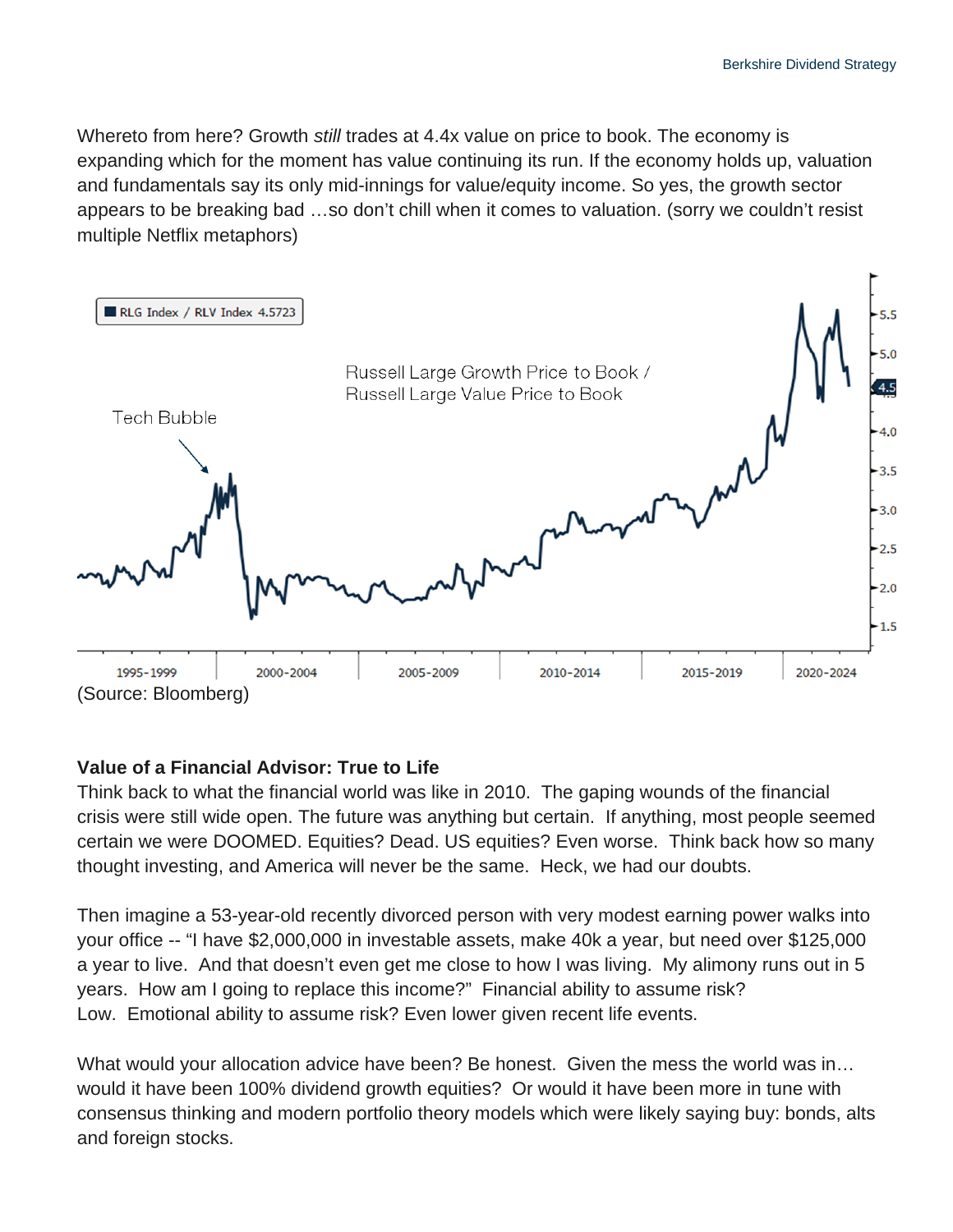Despite all the doom, gloom and uncertainty 100% equities is exactly what one of our advisors, working in conjunction with us had the courage and foresight to recommend. I say in conjunction with because the advisor did ask our opinion on this case (we love when that happens!) and we pointed out how the alimony really was similar to owning bonds, which made the "real" asset allocation closer to 70 equities, 30% bonds which - still fairly aggressive given the state of world affairs. We also provided a range of examples of what the portfolio MIGHT be producing in income over 5 and 10 years.

And despite a host of reasons NOT to invest in equities (how many crises did we experience in the last decade?) the portfolio has done its job.

Tale of the tape? (Please keep in mind, p*ast performance does not guarantee future results.)*

- Cumulative client spending 2010-2022: approx. \$1.1 million
- Cumulative dividends? Approx. \$1.2 million (over 50% of the original investment)
- Potential annual income for the *next* 12 months? \$145,000
- Portfolio value? \$5.3 million

Should we even worry about what U.S. equity benchmarks did during this time when it was the advisor's courageous and contrarian decision to make the portfolio 100% equities in the first place over time? Does the benchmark matter when all the income needs were exceeded and never declined even during the pandemic? Was there a better combination? Of course, but that's easy to see only in hindsight. Of course, we can't be cavalier about stock or sector allocation, but when you really get down to it, isn't the most value the advisor brought here was the ability to have the prescience to allocate this way and the fortitude and skill to keep this investor in the game throughout crazy times?

Charlie Munger said "compounding works best when its uninterrupted". But like many investing concepts…it's so simple, but rarely easy. Kudos to this advisor… he and dividend investing truly made a difference on a real-life human being.

#### **Q1 Material Is Updated and Available For Use**

Please visit our website: [www.berkshireasset.com](https://urldefense.proofpoint.com/v2/url?u=http-3A__www.berkshireasset.com&d=DwMGaQ&c=euGZstcaTDllvimEN8b7jXrwqOf-v5A_CdpgnVfiiMM&r=7uY5aKXpmVYLms1MqNJYJAHqCx9WKAAWM-9cxlNe6co&m=PNvu6IeGRpGDAR_emrt9CHgOyguh2IkcE97VXZ0CuJw&s=VZEF6o7IrAXOupCWohPd4Lb3_m0gXClXb1vx7dHykxg&e=) Send us a quick note if you're having issues with Berkshire Marketing Material links.

### **Rehab for Crypto Traders?**

"It's like any other addiction," Rojas says. "It could destroy your life if you don't take care of it" [https://www.bnnbloomberg.ca/it-could-destroy-your-life-crypto-trading-goes-to-rehab-1.1755520](https://urldefense.proofpoint.com/v2/url?u=https-3A__www.bnnbloomberg.ca_it-2Dcould-2Ddestroy-2Dyour-2Dlife-2Dcrypto-2Dtrading-2Dgoes-2Dto-2Drehab-2D1.1755520&d=DwMGaQ&c=euGZstcaTDllvimEN8b7jXrwqOf-v5A_CdpgnVfiiMM&r=7uY5aKXpmVYLms1MqNJYJAHqCx9WKAAWM-9cxlNe6co&m=PNvu6IeGRpGDAR_emrt9CHgOyguh2IkcE97VXZ0CuJw&s=5MAbYDwz27gsOqULPYCxhcZycEUWDQRVyHHRSfHDLEo&e=)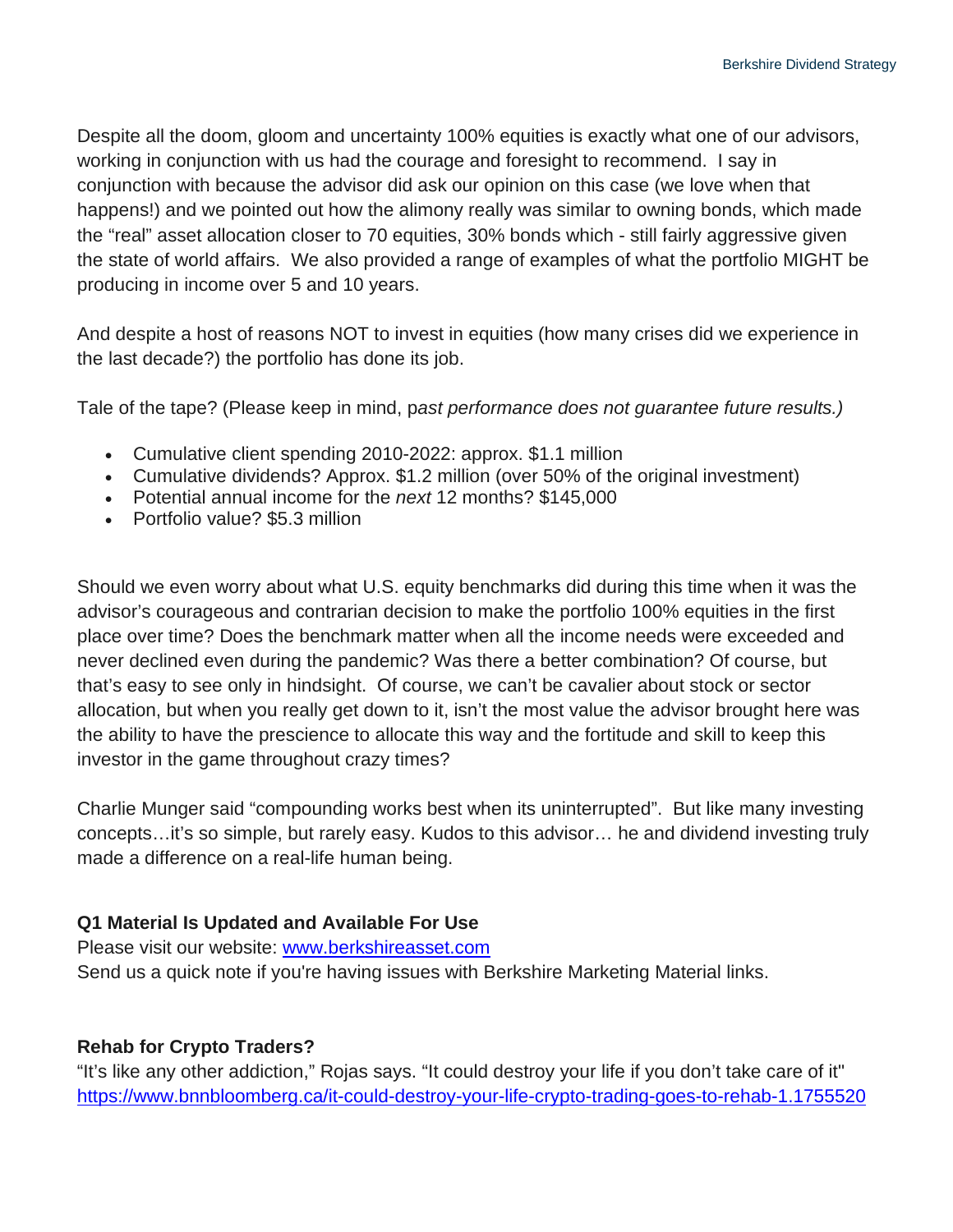Regards, **Gerry** 

Gerard Mihalick, CFA Dividend Strategy Portfolio Manager/Partner Berkshire Asset Management, LLC

Office (570) 825 - 2600

*Berkshire Dividend Growth SMA is available through various custodians, broker-dealers and UMA providers. This commentary is Intended for Institutional and advisor use only. This commentary may make information of third parties available via website links. The Third-Party Content is*  not created or endorsed by Berkshire nor any business offering products or services through it. The delivery of Third-Party Content is for general *informational purposes only and does not constitute a recommendation or solicitation to purchase or sell any security or make any other type of*  investment or investment decision. In addition, the Third-Party Content is not intended to provide tax, legal or investment advice. the Third-Party *Content provided to is obtained from sources believed to be reliable and that no guarantees are made by Berkshire or the providers of the Third-Party Content as to its accuracy, completeness, timeliness.*

*Berkshire Asset Management, LLC claims compliance with the Global Investment Performance Standards (GIPS®). Berkshire Asset Management is a fee-based, SEC registered advisory firm serving the portfolio management needs of institutional and high-net worth clients. The Dividend Growth Composite contains portfolios invested in Berkshire's Dividend Growth Strategy with an equity allocation target of 90% - 100%. The Dividend Growth Strategy's primary objective is to generate a growing stream of equity income by investing in a diversified portfolio of equities*  with stable, high, and growing dividends. The benchmark is the S&P 500 Index. The index returns are provided to represent the investment *environment existing during the time periods shown. For comparison purposes, the index is fully invested, does not include any trading costs, management fees, or other costs, and the reinvestment of dividends and other distributions is assumed. An investor cannot invest directly in an index. Gross returns are presented before management and other fees but after all trading expenses. Net returns are calculated by deducting actual management fees from gross returns. Returns reflect the reinvestment of dividends and other earnings. Valuations are computed and performance is reported in U.S. dollars. To receive a complete list of composite descriptions and/or a compliant presentation, contact Jason Reilly, CFP® Tel: 570-825-2600 or info@berkshiream.com. Past performance does not guarantee future results.*

*Definitions: The S & P 500 Index is a market capitalization weighted index of the largest 500 U.S. stocks. It is a market-value weighted index (stock price times # of shares outstanding), with each stock's weight in the index proportionate to its market value. The index is designed to measure changes in the economy and is representative of most major industries. Russell 1000 Growth Index measures the performance of those Russell 1000 companies with higher price-to-book ratios and higher forecasted growth values. The index was developed with a base value of 200 as of August 31, 1992. Russell 1000 Value Index measures the performance of those Russell 1000 companies with lower price-to-book ratios and lower forecasted growth values. The index was developed with a base value of 200 as of August 31, 1992. You cannot invest directly in an index. BEst (Bloomberg Estimates) Earnings Per Share (EPS Adjusted) estimate returns Earnings Per Share from Continuing Operations, which may exclude the effects of one-time and extraordinary gains/losses. Beta is a measure of volatility vs. an index. Upside/Downside capture ratios refer to a portfolios performance as a percentage of either positive returns (upside) or negative returns (downside) vs. an index. Standard Deviation is a measure of total risk. Alpha, Beta and capture ratios are represented as calculated by Morningstar.*

*Risks: Past performance does not guarantee future results. Different types of investments involve varying degrees of risk, and there can be no assurance that any specific investment will either be suitable or profitable for an individual's investment portfolio. Dividends are subject to change, are not guaranteed, and may be cut. Investing based on dividends alone may not be favorable as it does not include all material risks. There is no guarantee any stated (or implied) portfolio or performance objective mentioned by Berkshire can be met. Berkshire's equity style may focus its investments in certain sectors or industries, thereby increasing potential volatility relative to other strategies or indices. The dividend strategy may include bundled services also known as a "wrap fee program". Because there is typically a low turnover in the strategy, this may be more costly for some investors. No one should assume that any information presented serves as the receipt of, or a substitute for, personalized individual advice from a qualified advisor or any other investment professional.*

*Market Commentary, Aggregate Holdings, Securities, Sectors, Portfolio Characteristics Mentioned: No statement made in this presentation shall construe investment advice. This presentation is for informational purposes only. Views, comments or research mentioned is not intended to be a forecast of future events. The mention of any security or sector is not deemed as a recommendation to buy or sell. Any reference to any security or sector is used to explain the portfolio manager's rationale for portfolio decisions or philosophy. Research or financial statistics cited regarding*  securities or sectors do not contain all material information about them. Any securities mentioned represent a partial list of holdings whereas *Berkshire portfolios typically contain approximately 30-40 securities in percentage weightings ranging from 1-5%. A complete list of holdings from a representative account is available upon request. Overall portfolio characteristics mentioned are from a representative account deemed*